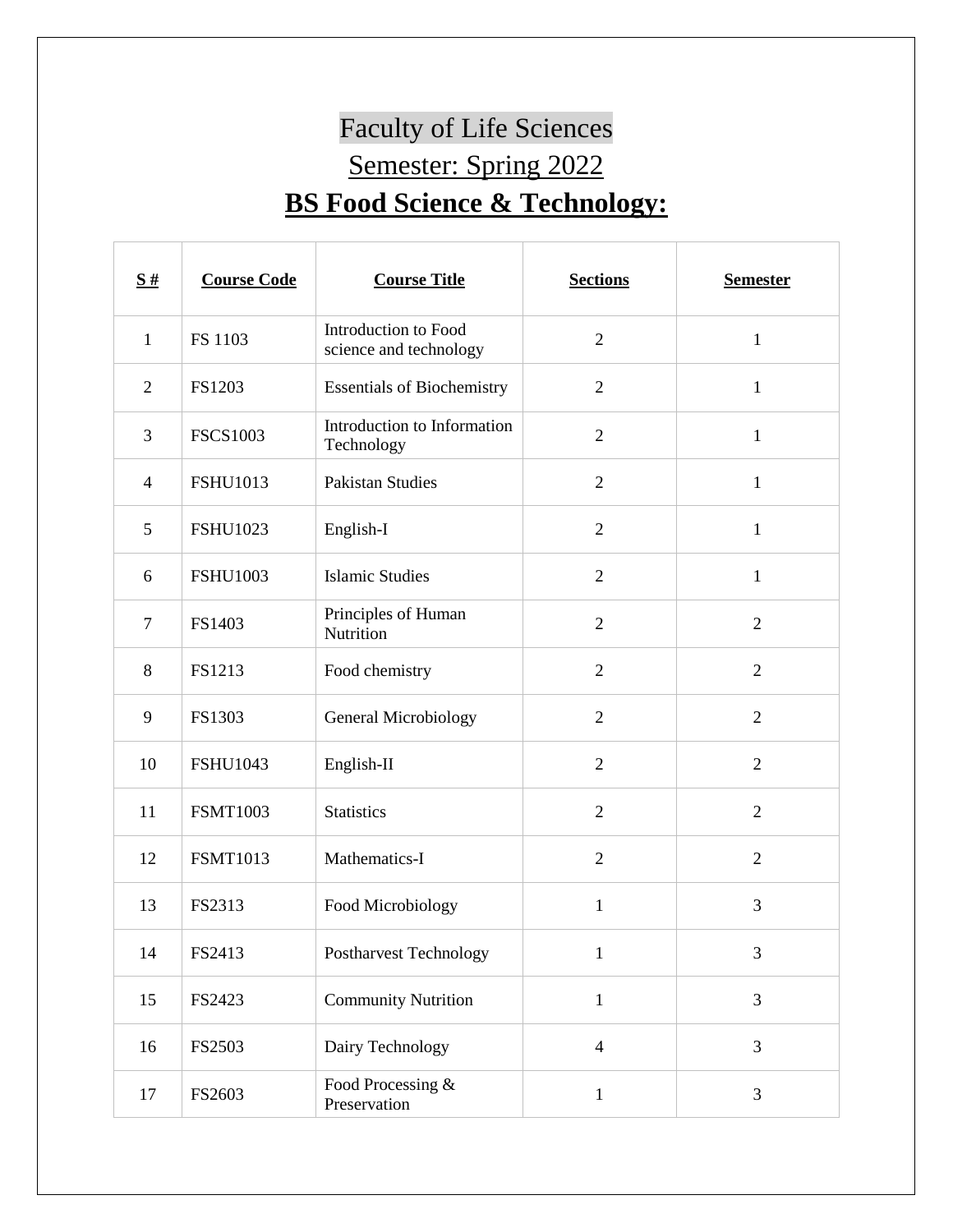| 18 | <b>FSMT2023</b>  | Mathematics-II                                   | $\mathbf{1}$ | 3              |
|----|------------------|--------------------------------------------------|--------------|----------------|
| 19 | FST4063          | Meat and sea food<br>processing                  | 3            | $\overline{4}$ |
| 20 | SC4013           | Unit operations in food<br>processing            | 3            | $\overline{4}$ |
| 21 | FST4023          | Fruit and Vegetables<br>processing               | 3            | $\overline{4}$ |
| 22 | <b>FST4083</b>   | Public health, milk and<br>meat hygiene          | 3            | $\overline{4}$ |
| 23 | MANAG4013        | Marketing and Business<br>Management             | 3            | $\overline{4}$ |
| 24 | <b>BSTAT2013</b> | <b>Biostatistics</b>                             | 3            | $\overline{4}$ |
| 25 | FS2643           | Cereal technology                                | $\mathbf{1}$ | 5              |
| 26 | FS2653           | <b>Sugar Technology</b>                          | $\mathbf{1}$ | 5              |
| 27 | FS3433           | Instrumental Techniques in<br>Food analysis      | $\mathbf{1}$ | 5              |
| 28 | FS3523           | Food plant layout and<br>sanitation              | $\mathbf{1}$ | 5              |
| 29 | FS3533           | <b>Beverage Technology</b>                       | $\mathbf{1}$ | 5              |
| 30 | FS3663           | Food Process Engineering                         | $\mathbf{1}$ | 5              |
| 31 | FS3463           | <b>Bakery Products</b><br>Technology             | 3            | 6              |
| 32 | FS3453           | Confectionery and snack<br>foods                 | 3            | 6              |
| 33 | FS3703           | Food Laws and regulations                        | 3            | 6              |
| 34 | <b>FST3023</b>   | Food Safety Management                           | 3            | 6              |
| 35 | SC3023           | Communication skills &<br>leadership development | 3            | 6              |
| 36 | <b>FST3083</b>   | Dairy Technology                                 | 3            | 6              |
| 37 | FS4563           | Food Packaging                                   | $\mathbf{1}$ | $\overline{7}$ |
| 38 | FS4673           | Poultry and Egg Processing                       | $\mathbf{1}$ | 7              |